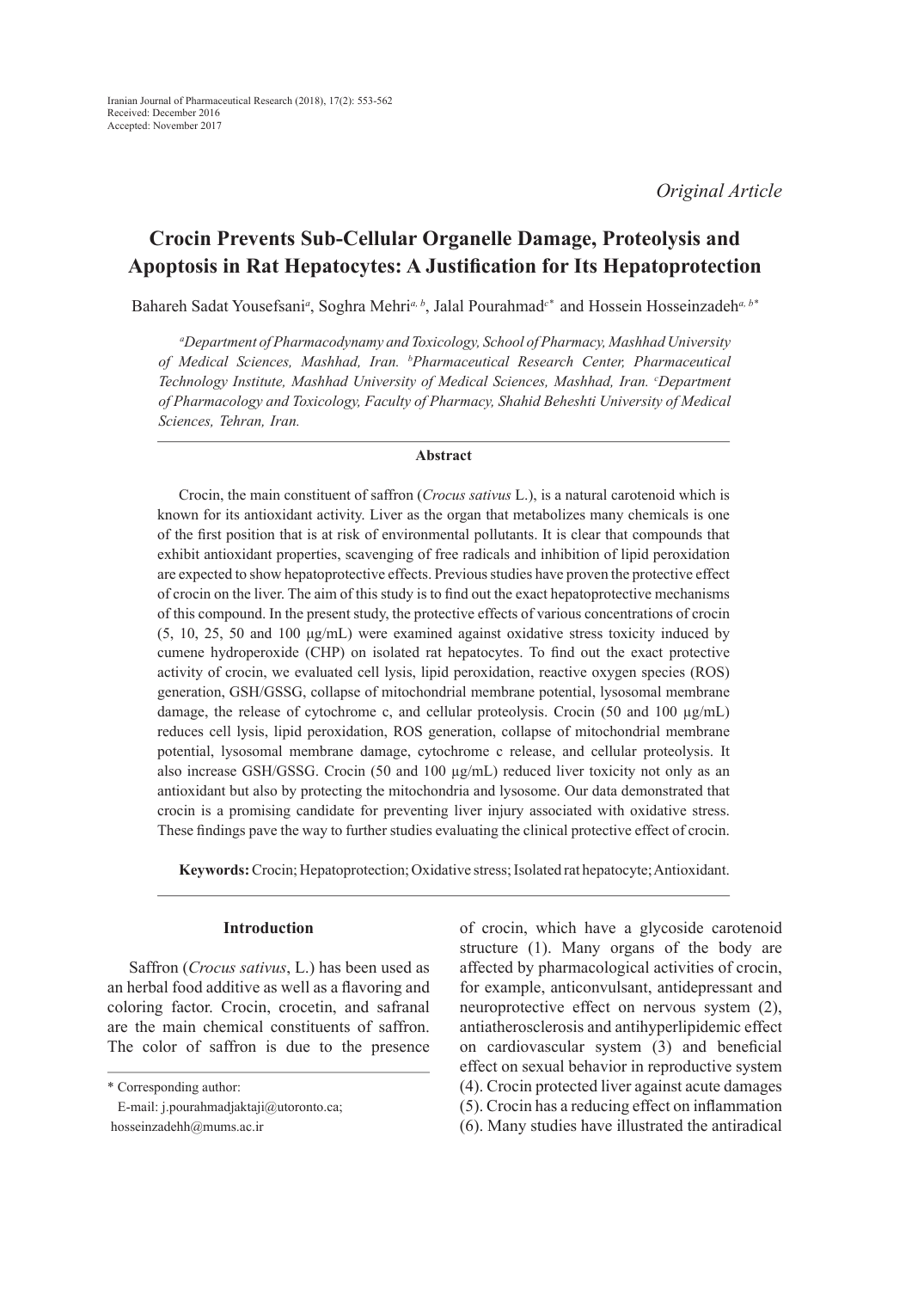scavenging efficacy of crocin (7). It seems that neuroprotective, anti-aging, anti-inflammatory, and antitumor activities of crocin arises out of its antioxidant effect (8). Soeda *et al.*, Showed the efficacy of crocin at inhibition of oxidative stress-induced cell death is due to a GSHdependent mechanism (9). As it is clear crocin is a potent antioxidant (10). As we know, one of the major causes of initiation and progression of liver disease is oxidative stress. This is a feature commonly observed in a wide range of liver diseases, including alcoholic or nonalcoholic steatohepatitis and viral hepatitis (11). Liver as the major site that metabolizes many xenobiotics can be injured by exposure to various toxic chemicals, drugs, infection, *etc.* (12). Many plants rooted from the traditional medicine are endowed with hepatoprotective properties (13). In one study, crocin at 0.1% in the diet, prevented rat's hepatic injury induced by aflatoxin B1 and dimethylnitrosamine through suppressing serum levels of enzymes like alkaline phosphatase and lactate dehydrogenase (LDH) (14). In another study, crocin protected liver against nicotineinduced damages (5). Due to the long records of antioxidant and free radical scavenging properties of crocin, we planned to study the hepatoprotective effects of this compound against various cellular and sub-cellular characteristics. Cell lysis, lipid peroxidation, reactive oxygen species (ROS) generation, GSH/GSSG, collapse of mitochondrial membrane potential, lysosomal membrane damage, and cellular proteolysis were evaluated to find out the exact hepatoprotective mechanism of crocin. We used isolated Sprague– Dawley rat hepatocytes as cellular model. Isolated hepatocyte cells are the most similar mammalian cells to human liver hepatocytes (15).

### **Experimental**

# *Quantification of crocin*

A rectified method was used to quantify crocin in an aqueous saffron extract (16). The purity of crocin was 95%.

### *Chemicals*

Rhodamine 123, collagenase, bovine serum albumin (BSA), N-(2-hydroxyethyl) piperazineN0-(2-ethanesulfonic acid) (HEPES), o-phthaldialdehyde (OPA), reduced and oxidized glutathione (GSH and GSSG), acridine orange, 20,70-dichlorofluorescin diacetate (DCFHDA), trichloroacetic acid, trypan blue, heparin and cumene hydroperoxide were purchased from Sigma–Aldrich Co. Sodium dodecyl sulfate (SDS) was purchased from Bio-Rad Laboratories (Germany).

#### *Animals*

Male Sprague-Dawley rats weighing 280 to 300 g were used in the study. All rats were housed in a room at a constant temperature of 25 °C on a 12/12 h light/dark cycle with food and water available ad libitum. All experiments were handled according to ethical standards and protocols approved by the Committee of Animal Experimentation of Mashhad University of Medical Sciences, Mashhad, Iran.

### *Isolation and incubation of hepatocytes*

Taking the hepatocytes were done by collagenase perfusion of the liver and viability was analyzed by trypan blue staining method  $(17)$ .

#### *Cell viability*

The survival of isolated hepatocytes was performed with the intactness of the plasma membrane as determined by the trypan blue exclusion test (17). Taking the samples of the incubated hepatocyte was done at different time points during the 3 h incubation time. The control cells were still alive after 3 h in the percentage of 80–90% (18).

#### *Crocin treatment*

Hepatocytes were exposed to crocin 30 min before a toxic compound *i.e.* cumene hydroperoxide (CHP), to prevent hepatotoxicity. CHP  $(EC50 = 120 \mu M (13))$  has been frequently used as a model compound for organic hydroperoxides and for the study of mechanisms of oxidative cell injury in mammalian cells (13). A wide range of crocin concentration (1-100 mg/mL) was used in our pilot study and their inhibitory effects against CHP induced hepatocyte toxicity were evaluated (2).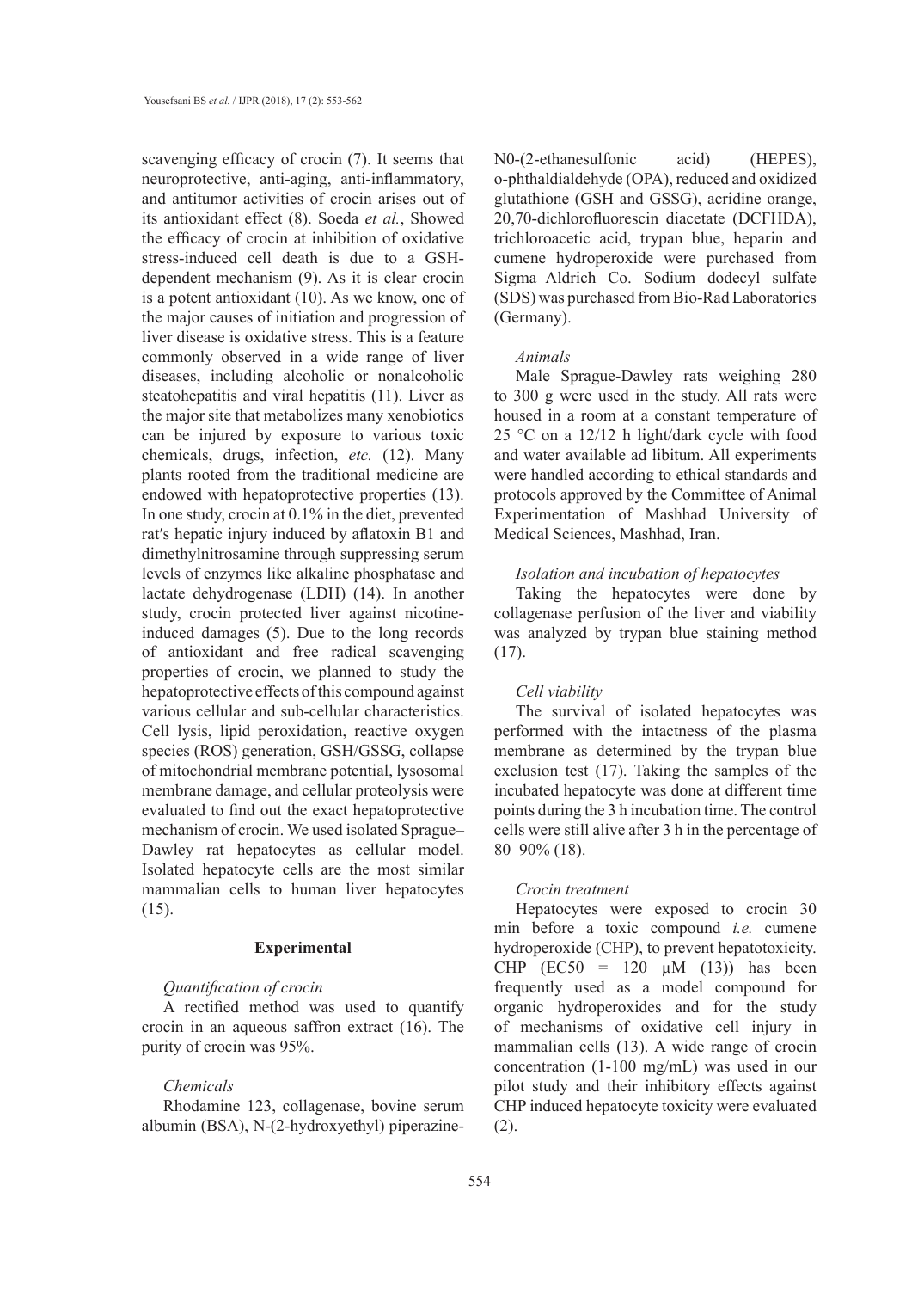### *Determination of reactive oxygen species*

To determine the rates of hepatocyte ROS formation induced by CHP, dichlorofluorescindiacetate (1.6 μM) was added to the hepatocytes containing flasks. ROS were determined spectrofluorometrically by the measurement of highly florescent DCF. The results were expressed as fluorescent intensity per 106 cells (19).

### *Lipid peroxidation assay*

Hepatocyte lipid peroxidation was measured by measuring the amount of thiobarbituric acidreactive substances (TBARS) formed during the decomposition of lipid hydroperoxides. The absorbance measured spectrophotometerically (20). Gallic acid was used as a positive control in this test.

# *Mitochondrial membrane potential (MMP) assay*

Mitochondrial uptake of the cationic fluorescent dye, rhodamine123, has been used for estimation of mitochondrial membrane potential (23). Our data were shown as the percentage of MMP collapse (%ΔΨm) in all treated (test) hepatocyte group. Carnitine is used as a positive control in this test.

# *Lysosomal membrane integrity assay*

Hepatocyte lysosomal membrane stability was evaluated by redistribution of the fluorescent dye, acridine orange (24). Our data were shown as the percentage of lysosomal membrane leakiness in all treated (test) hepatocyte groups. Cholorquine was used as a positive control in this test.

# *Intracellular GSH and extra cellular GSSG assessment*

GSH and GSSG were evaluated according to the spectrofluorometric method (21). In this method a reaction between orthophetaldehyde (OPA) and GSH (in pH 8) and GSSG (in pH 12) formed a fluorescent substance. Oxidized and reduced glutation were positive controls used in this test.

# *Measurement of proteolysis*

Proteolysis was determined with

spectrophotometer assay using Church *et al.* method (24). For using this method at first an aliquot of cell suspension was precipitated with an equal volume of 20% trichloroacetic acetic acid and allowed to stand 12 h at 4 ºC. Then, o-phthaldialdehyde (OPA) solution reagent was prepared for determination of proteolysis. This method is based on the reaction of OPA and β-mercaptoethanol with primary amines. The determination of proteolysis was carried out by spectrophotometer set at 340 nm. Gallic acid was used as a positive control in this test.

#### *Statistical analysis*

The statistical analysis was done using the Graph Pad Prism software, version 6 (Graph Pad Software, San Diego, CA, USA). Data are reported as mean  $\pm$  standard deviation (SD) of tree separated tests. The data were analyzed using one-way analysis of variance (ANOVA) followed by Tukey-Kramer test as the post hoc test. The minimal level of significance chosen was  $P < 0.05$ .

# **Results and Discussion**

### *Cell cytotoxicity*

As shown in Figure 1 CHP induced cytotoxicity 30, 60, and 120 min after incubation. Pretreatment of cells with crocin (50 and 100  $\mu$ g/mL) significantly (*P* < 0.05) prevented CHP induced hepatocyte membrane lysis. There was no significant difference between treatment with crocin at concentrations of 50 and 100 µg/mL.

### *Determination of reactive oxygen species*

As shown in Figure 2, CHP induced ROS generation. Crocin at concentrations of 50 and 100  $\mu$ g/mL significantly ( $P < 0.05$ ) prevented CHP induced ROS formation but there was no significant difference between treatment with crocin at concentrations of 50 and 100 µg/mL. Lower concentration of crocin (5 µg/mL) did not induce any ROS formation following 120 min of incubation. As shown in Figure 3, CHPinduced ROS generation was prevented by lipid antioxidant (α-Tocopherol succinate), MPT pore sealing agents (carnitine, trifluoperazine), hydroxyl radical scavengers (mannitol), ferric chelator (deferoxamine), lysosomotropic agents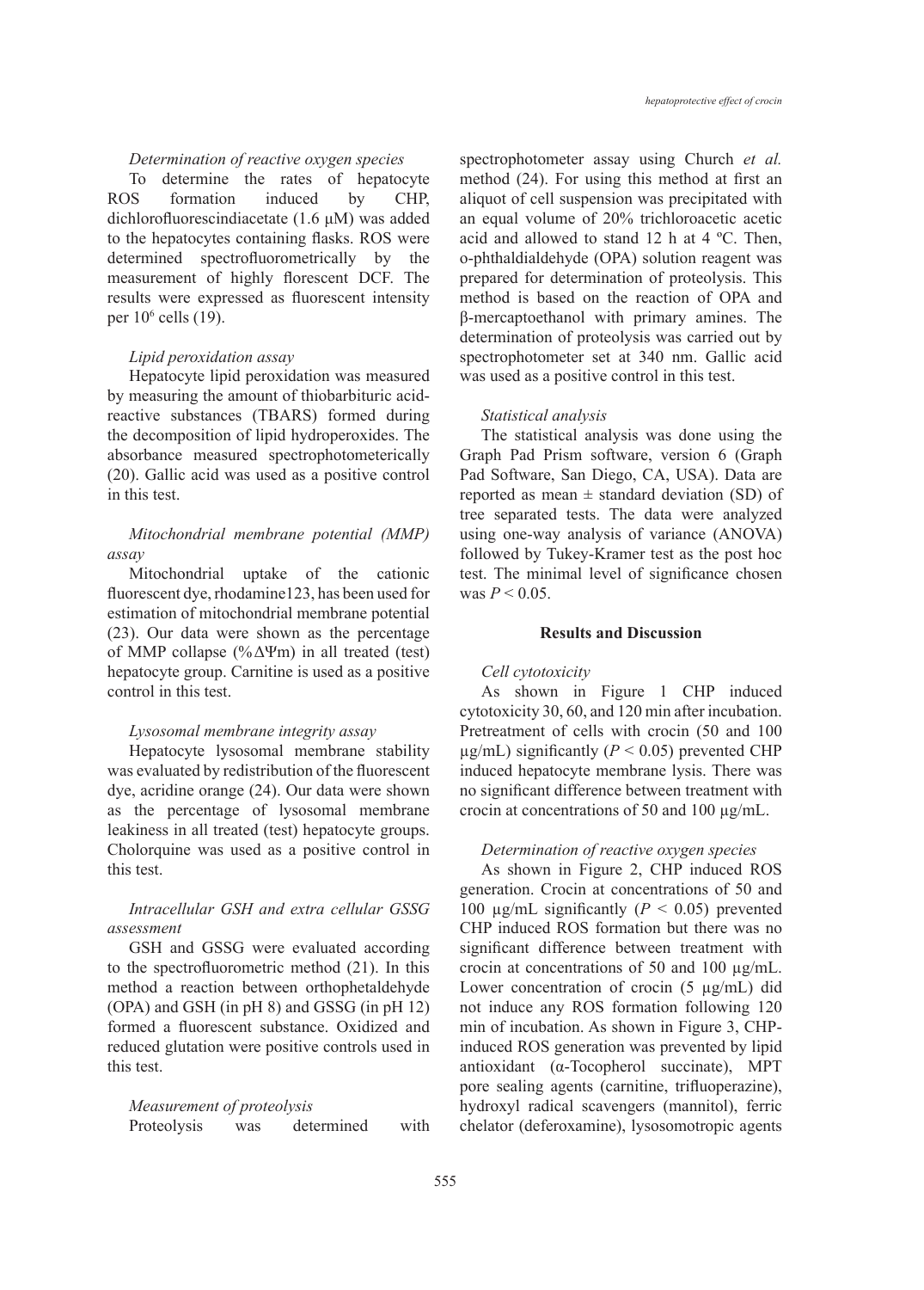

Figure 1. Preventing effect of different concentrations of crocin against CHP induced hepatocyte lysis. Isolated rat hepatocytes at the concentration of 10<sup>6</sup> cells/mL incubated in Krebs–Henseleit buffer pH 7.4 at 37 °C. Determination of cytotoxicity was done as the percentage of cells that absorb trypan blue. (CHP: cumene hydroperoxide) values are shown as mean ± SD of three separate experiments  $(n=3)$ . \*P < 0.05, \*\*\*P < 0.001, significant difference in comparison with non-treated hepatocytes (control). ###P < 0.001 significant difference in comparison with CHP treated hepatocyte.

(chloroquine), and NADPH P450 reductase inhibitor (diphenyliodonium chloride). All of these protective agents did not have any toxic effect on hepatocytes at concentrations which were used. When each of these inhibitors was applied simultaneously with non-effective concentration of crocin (5  $\mu$ g/mL), much better prevented inhibitory effect was seen against CHP induced ROS formation than the inhibitor alone (data not shown).

### *Lipid peroxidation assay*

mium chloride). All of As demonstrated in Figure 4, CHP induced a significant  $(P < 0.05)$  increase at TBARS and not have any term of effective concentration of incubation in isolated at concentrations which levels within 120 min of incubation in isolated rat hepatocytes. Crocin at concentrations of 25, y with non-effective 50, and 100 mg/mL significantly  $(P < 0.05)$ prevented CHP induced lipid peroxidation, but there was no significant difference between treatment with crocin at concentrations of 50 and inhibitor alone (data not reatment with crocin at concentrations of 50 and  $100 \mu\text{g/mL}$ .



Figure 2. Preventing CHP induced intracellular ROS formation by different concentrations of crocin. Isolated rat hepatocytes at the concentration of 10<sup>6</sup> cells/mL were incubated in Krebs–Henseleit buffer (pH 7.4) at 37 °C. Reactive oxygen specious (ROS) were determined spectrofluorometrically by the measurement of highly florescent DCF. (CHP: cumene hydroperoxide), values are shown as mean  $\pm$  SD of three separate experiments (n = 3). \**P* < 0.05, \*\*\**P* < 0.001, significant difference in comparison with non-treated hepatocytes (control).  $\# \# P < 0.001$  significant difference in comparison with CHP treated hepatocyte. (pH 7.4) at 37 °C. Reactive original specifically were determined specifically by the specifical lynnosism of the specifical lynnosism original specifical lynnosism original lynnosism or the specifical lynnosism original l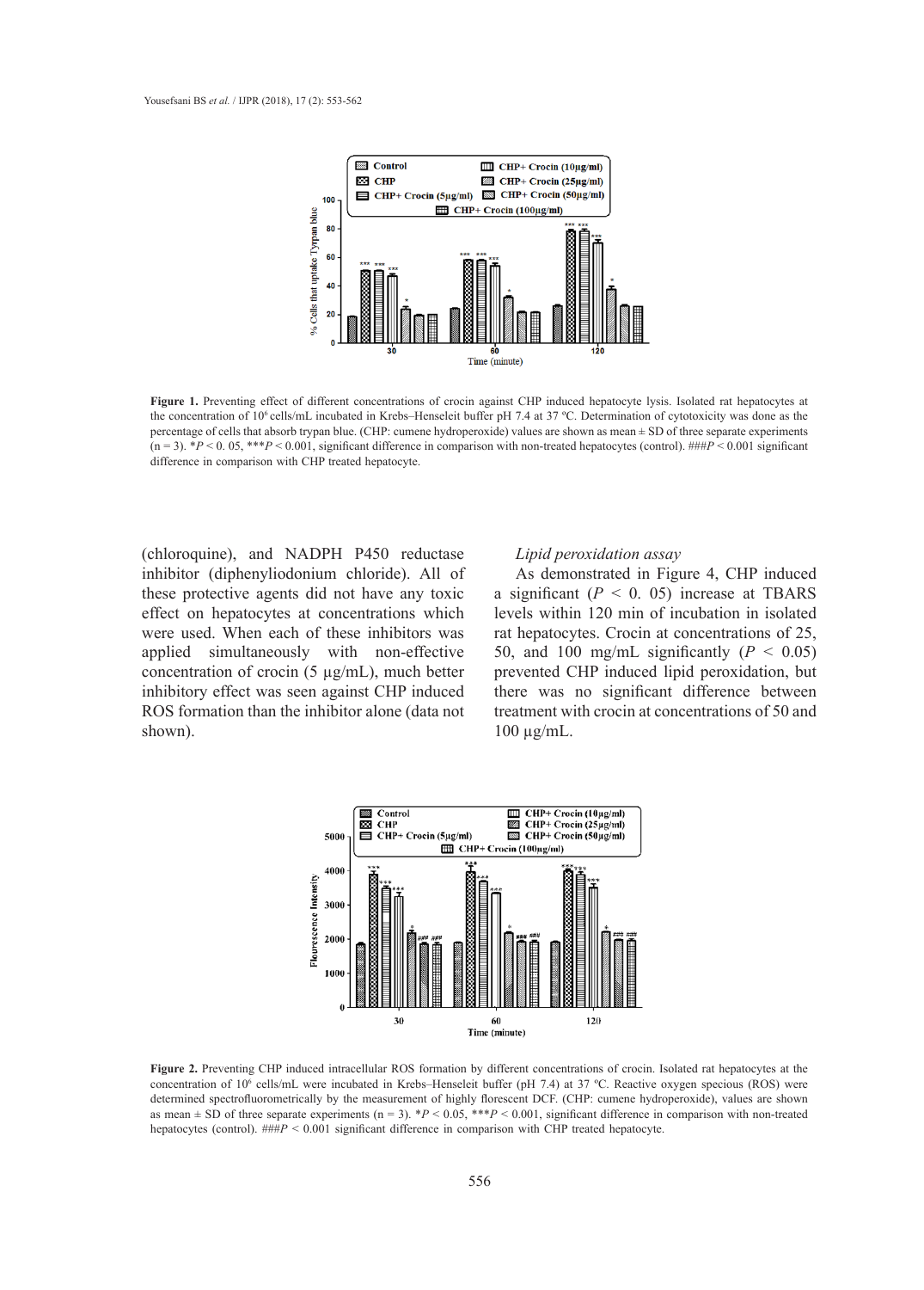

Figure 3. Effect of concurrent use of non-effective concentration of crocin (5  $\mu$ g/mL) and lipid antioxidant, MPT pore sealing agents, ferric chelator, ROS scavengers, lysosomotropic against CHP-induced hepatocyte lysis, against CHP induced ROS formation on isolated rat hepatocytes. Isolated rat hepatocytes at the concentration of 10<sup>6</sup> cells/mL were incubated in Krebs–Henseleit buffer (pH 7.4) at 37 °C. Reactive oxygen specious (ROS) were determined spectrofluorometrically by the measurement of highly florescent DCF. (CHP: cumene hydroperoxide) values are shown as mean  $\pm$  SD of three separate experiments (n = 3). \*P < 0.05, \*\*P < 0.01, \*\*\*P < 0.001, significant difference in comparison with non-treated happtocytes (control). difference in comparison with non-treated hepatocytes (control).

*Mitochondrial membrane potential (MMP)* ug/mL (Figure 5). *assay*

As a result of hepatocyte ROS formation, CHP induced a rapid decline of mitochondrial membrane potential, an apparent marker of mitochondrial dysfunction. MMP decrease was  $\frac{1}{2}$  significantly (*P* < 0.05) prevented by crocin at concentrations of 50 and 100 mg/mL, but there was no significant difference between treatment with crocin at concentrations of 50 and 100

µg/mL (Figure 5).

### *Lysosomal membrane completeness assay*

When the lysosomes of hepatocyte were loaded with a lysosomotropic agent, sever oxidative damage to lysosomal membrane was occurred following the incubation of CHP. CHP demonstrated a significant release of acridine For mg/me, our little demonstrated a significant (*Polase* of defiant  $\alpha$  and  $\beta$  and  $\beta$  and  $\beta$  and  $\beta$  are  $\alpha$  is  $\beta$  and  $\beta$  and  $\beta$  are  $\alpha$  is  $\beta$  and  $\beta$  are  $\alpha$  is  $\beta$  and  $\alpha$  is  $\beta$  and  $\alpha$  is  $\beta$ ations of 50 and 100 120 min of incubation with 120  $\mu$ M (Figure



**Figure 4.** Preventing CHP induced lipid peroxidation by different concentrations of crocin and gallic acid (100 µM). Isolated rat **rigure 4.** Preventing CHP induced fipid peroxidation by different concentrations of crocin and game acid (100 µm). Isolated fat<br>hepatocytes at the concentration of 10<sup>6</sup> cells/mL were incubated in Krebs–Henseleit buffer ( measured spectrophotometrically and expressed as  $\mu$ M concentrations. (CHP: cumene hydroperoxide) values are shown as mean  $\pm$ SD of three separate experiments  $(n = 3)$ . \**P* < 0.05, \*\**P* < 0.01, \*\*\**P* < 0.001, significant difference in comparison with non-treated hepatocytes (control).  $\# \# P \leq 0.001$  significant difference in comparison with CHP treated hepatocyte.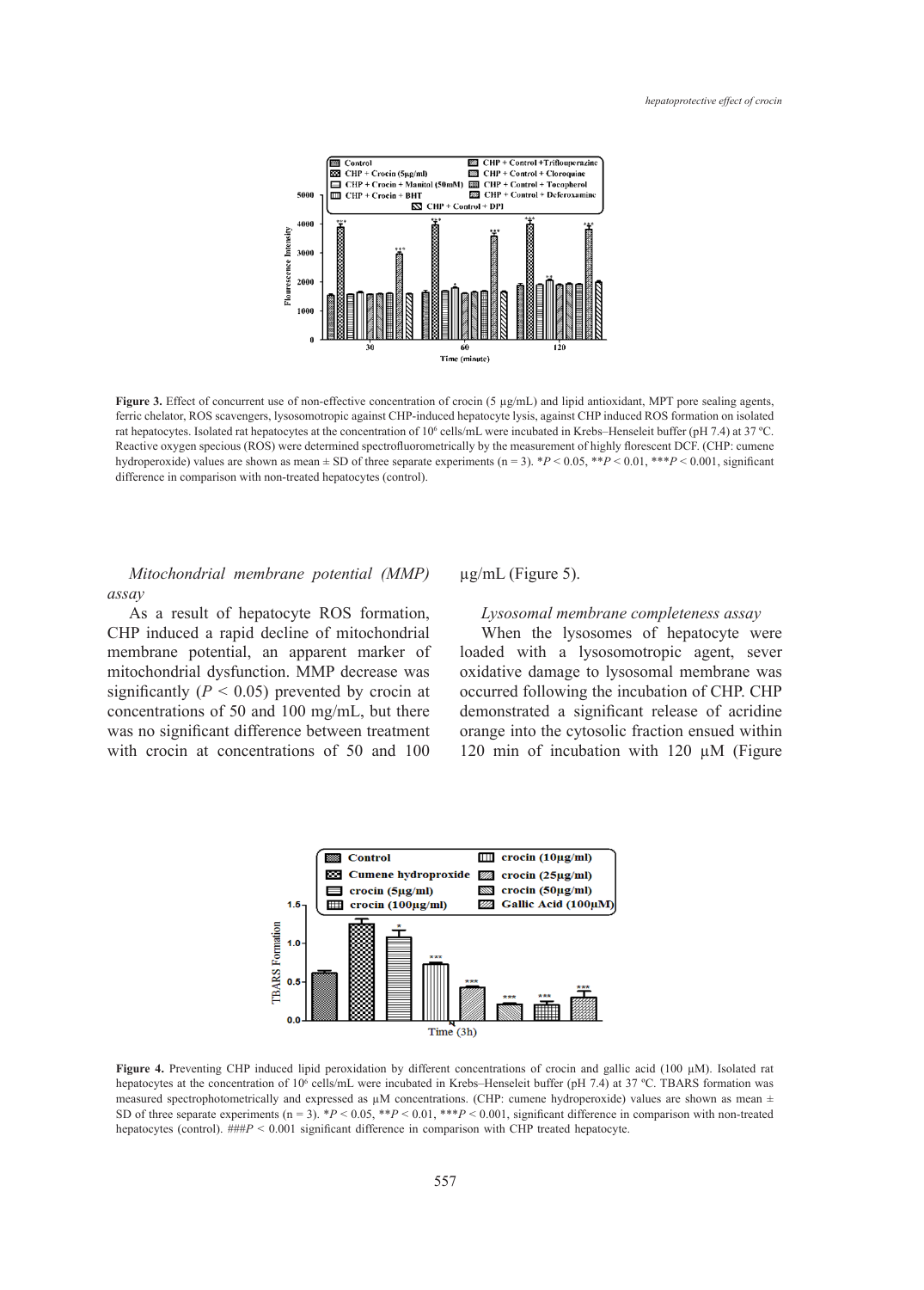

Figure 5. Preventing CHP induced mitochondrial membrane potential collapse by different concentrations of crocin and carnitine. Isolated uptake of the rhodamine 123 between the untreated control and CHP treated cells is the biochemical basis for the measurement of the  $\mu$  7.4 at 37 ° 1.1 at 37.6 at 37.4 at 37.4 at 37.4 at 37.4 at 37.4 at 37.4 at 37.4 at 37.4 at 37.4 at 37.4 at 37.4 at 37.4 at 37.4 at 37.4 at 37.4 at 37.4 at 37.4 at 37.4 at 37.4 at 37.4 at 37.4 at 37.4 at 37.4 at 37.4 other concentrations. (CHP, cumene hydroperoxide) values are shown as mean  $\pm$  SD of three separate experiments (n – 5).  $r > 0.05$ ,<br>\*\* $P < 0.01$ , \*\* $P < 0.001$ , significant difference in comparison with non-treated hepatoc  $d$  hepatocyte. rat hepatocytes at the concentration of 10<sup>6</sup> cells/mL incubated in Krebs–Henseleit buffer pH 7.4 at 37 °C. The difference in mitochondrial percentage of mitochondrial membrane potential decline. Our data showed significant (*P* < 0.05) decrease in mitochondrial membrane other concentrations. (CHP: cumene hydroperoxide) values are shown as mean  $\pm$  SD of three separate experiments (n = 3). \**P* < 0.05, in comparison with CHP treated hepatocyte.

6). CHP induced acridine orange release was prevented by crocin at concentrations of 50 and *evaluation* 100  $\mu$ g/mL significantly ( $P < 0.05$ ), but there was no significant difference between treatment with crocin at concentrations of 50 and 100  $\mu$ g/ mL.

# dine orange release was *Intracellular GSH and extra cellular GSSG evaluation*

Incubation of hepatocytes with CHP example of the measurement caused rapid hepatocytes with CHP treatment caused rapid hepatocyte glutathione (GSH) depletion, another marker of cellular oxidative stress (Figure 7A). Most of the CHP induced



Figure 6. Preventing CHP induced lysosomal membrane injury by different concentrations of crocin. Isolated rat hepatocytes at the concentration of 10<sup>6</sup> cells/ml incubated in Krebs–Henseleit buffer pH 7.4 at 37 °C. The redistribution of acridine orange from lysosomes into cytosol in acridine orange loaded hepatocytes was assigned as a biochemical basis for the measurement of lysosomal membrane injury. Highly florescent acridine orange redistribution was determined spectrofluorometrically in treated hepatocytes and shown as the percentage of hepatocytes lysosomal membrane leakage in all groups in three different time intervals (30, 60 and 120 min). (CHP: cumene hydroperoxide) values are shown as mean  $\pm$  SD of three separate experiments ( $n = 3$ ). \*\*\* $P < 0.001$ , significant difference in cument hydroperoxide) values are shown as mean  $\pm$  SD of three separate experiments (n = 5).  $\pm$   $\pm$   $\pm$  0.001, significant difference in comparison with non-treated hepatocytes (control). ###P < 0.001 significant dif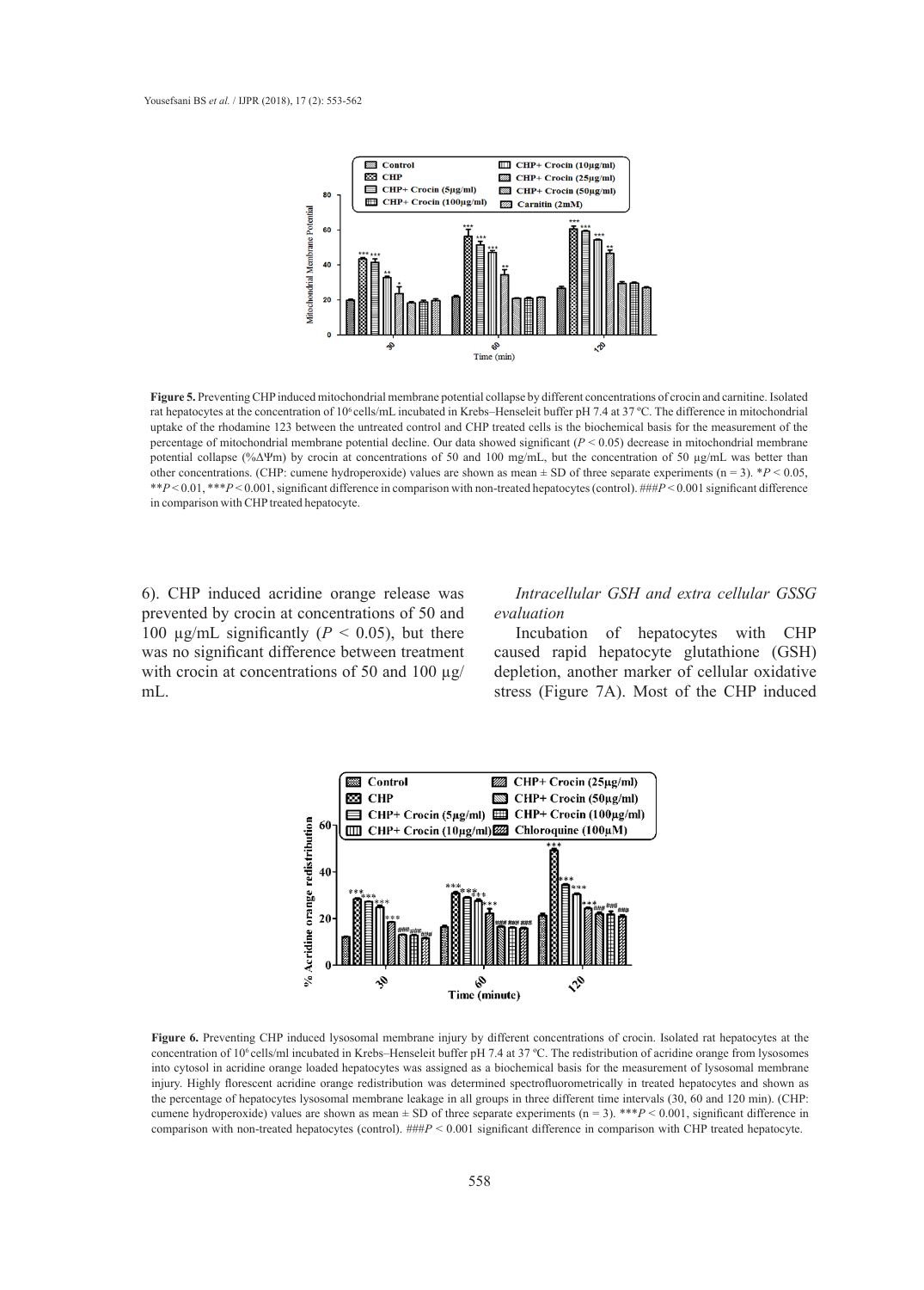

Isolated rat hepatocytes at the concentration of 10<sup>6</sup> cells/mL incubated in Krebs–Henseleit buffer pH 7.4 at 37 °C. Intracellular GSH and (control). ###*P* < 0.001 significant difference in comparison with CHP treated hepatocyte. **Figure 7.** Preventing CHP induced GSH depletion by different concentrations of crocin and net values of (A) GSH and (B) GSSG. extra cellular GSSG were measured spectrofluorometrically. (CHP: cumene hydroperoxide) values are shown as mean  $\pm$  SD of three separate experiments ( $n = 3$ ). *\*P* < 0.05, *\*\*P* < 0.01, *\*\*\*P* < 0.001, significant difference in comparison with non-treated hepatocytes

glutathione depletion could lead to produce GSSG (Figure 7B). We therefore, determined the glutathione depletion in CHP treated and control hepatocytes by measuring decrease of intracellular GSH and increase of extra cellular GSSG. CHP induced glutathione depletion was significantly ( $P < 0.05$ ) prevented by different concentrations of crocin (50 and 100 mg/mL and crocin at 50 µg/mL prevented much better than other concentrations.

### *Measurement of proteolysis*

Hepatocyte proteolysis occurred due to lysosomal membrane damage and release of lysosomal proteases following exposure to CHP (120 µM). Therefore, protein breaks down into amines. In this experiment o-phthaldialdehyde (OPA) and β-mercaptoethanol reacted with primary amines and the absorbance at 340 nm was measured. Increasing the absorption rate, indicating an increase of amines, result in increased proteolysis. As shown in Figure 8, CHP induced proteolysis was significantly (*P* < 0.05) prevented by different concentrations of crocin (50 and 100 µg/mL) and it was no significant difference between treatment with crocin at concentrations of 50 and 100 µg/mL. Data were shown as the percentage of proteolysis in comparison with control group.

Although the protective effect of crocin as an

antioxidant has been studied extensively (10), There are only a few data on the protective use (Figure 7B). We therefore, determined there are only a few data on the protective use tathione depletion in CHP treated and of crocin on liver damage. As the major site of xenobiotic metabolism, liver can be influenced by many medicines, chemicals, and infections (11). In the current study, the antioxidant activity of crocin was evaluated in some *in-vitro* experimental models and we tried to find out whether oxidative stress induced cytotoxicity in hepatocytes could be diminished by different concentrations of this natural carotenoid. Our results demonstrated that when isolated atocyte proteolysis occurred due to hepatocytes were incubated with CHP, there nal membrane damage and release of was an initial rapid increase in ROS formation and cell death, and crocin at the concentrations M). Therefore, protein breaks down into  $\qquad$  of 50 and 100  $\mu$ M prevented CHP induced hepatocyte ROS formation (Figures 1 and 2). and  $\beta$ -mercaptoethanol reacted with Previously, it was shown that ROS formation in hepatocyte was prevented by hydroxyl radical s measured. Increasing the absorption scavengers such as dimethyl sulfoxide and mannitol (25). As shown in Figure 3, CHPed proteolysis. As shown in Figure 8, induced ROS generation was also prevented by lipid antioxidant (α-Tocopherol succinate), hydroxyl radical scavengers (mannitol), MPT pore sealing agents (carnitine, trifluoperazine), lysosomotropic agents (chloroquine), and NADPH P450 reductase inhibitor (diphenyliodonium chloride) but not with ferric chelator (deferoxamine). All of these protective agents did not show any toxic effects on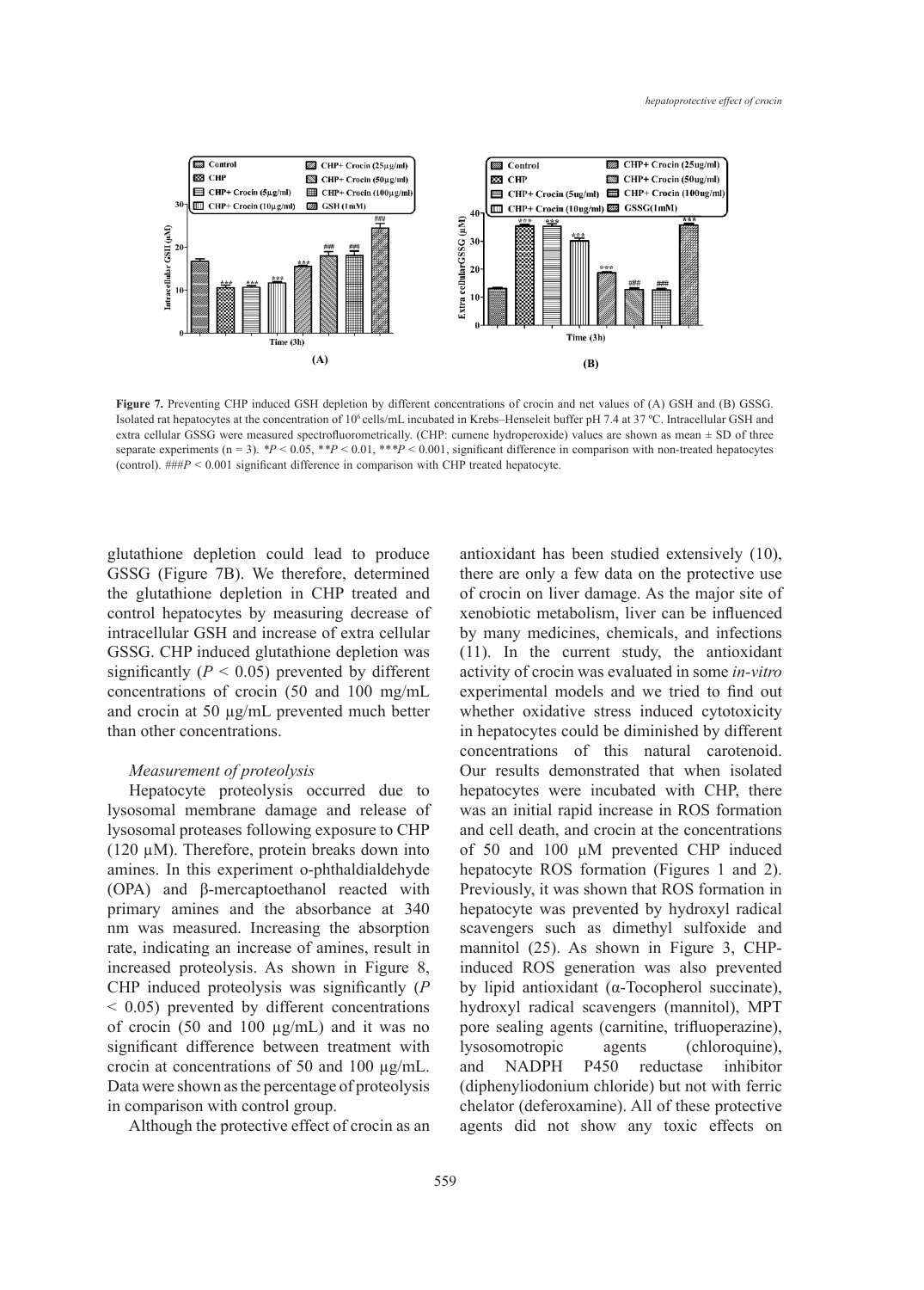

Figure 8. Preventing CHP induced proteolysis by different concentrations of crocin. Isolated rat hepatocytes at the concentration of 106 cells/mL incubated in Krebs–Henseleit buffer pH 7.4 at 37 ºC. Determination of proteolysis was carried out spectrophotometrically using wavelength ( $\lambda$ max) 340 nm. Data was shown as the percentage of proteolysis in comparison with control group. (CHP: cumene hydroperoxide) values are shown as mean ± SD of three separate experiments (n = 3). \**\*P* < 0.01, \*\**\*P* < 0.001, significant difference in comparison with non-treated hepatocytes (control).  $\# \# P < 0.001$  significant difference in comparison with CHP treated hepatocyte.

hepatocytes at concentrations which are used. When these inhibitors/antagonists incubated simultaneously with a non-effective dose of crocin (5 µg/mL), each of them demonstrated better effect compared to their sole treatment (data not shown). We therefore, concluded that crocin could reduce oxidative stress induced toxicity through different cellular pathways. So, based on previous testing, we predicted some of crocin antioxidant mechanisms and following them, further experiments were designed. One of the most extensively investigated processes induced by free radicals is lipid peroxidation. This process and subsequent sub organelle (mitochondria/lysosomes) membrane damage are important mechanisms underlying the toxicity of several oxidative xenobiotics (26). As reported in previous studies, CHP induced microsomal lipid peroxidation is a common model for evaluating the effectiveness of antioxidants (27). In this study, lipid peroxidation and all the sub-cellular subsequent events induced by CHP were significantly inhibited by crocinat the concentration of 50 and 100 µM. To prove the antioxidant effect of crocin, gallic acid 100 µM (an antioxidant reference standard) was used. According to Figure 4, crocin showed significantly better antioxidant protective effect than gallic acid. As we know

both mitochondria and lysosomes are target of Figures 3 and 2014 and 2014 and 2016 and 2016 and 2016 and 2016 and 2016 and 30 and 30 and 40 that non-treated hepatocontrol and 40 that  $ROS$ . Our results showed (Figures 5 and 6) that a non-effective dose of both the decline in mitochondrial membrane potential and lysosomal membrane leakiness were occurred in isolated hepatocytes incubated with CHP. Therefore, it seems that this damage to mitochondrial and lysosomal membranes could be a lipid peroxidative consequence of ROS formation. As shown in Figures 5 and 6 the protective effect of crocin was compared with carnitin (a MPT pore sealing agents) and chloroquine (a lysosomotropic agent). Results als is lipid peroxidation. demonstrated that crocin at the concentration of 50 and 100 µM has the same protective effect nes) membrane damage on mitochondrial and lysosomal membrane. Glutathione (GSH) as an intracellular  $x$ enobiotics (26). antioxidant protects the cell against intracellular influenced by metabolism, and infections, and infections,  $\frac{dy}{dx} = \frac{1}{2}$ ROS formation and lipid peroxidation. The (11). In the current study, the antioxidative stress prevented by continuous of continuous of continuous crocin was evaluated in some *in-vitroor care in-vitroor care in-vitroor care in-vitroor care in-vitroor care in-vitr* glutathione either directly or as a substrate of glutathione peroxidases. Oxidized glutathione has staty, approximation structure performations contained graduations stress in the stress experiment of  $(GSSG)$  has generated by these reactions (28). Therefore, glutathione depletion is an entration of 50 and 100 important sign of cellular oxidative stress and could be ascribed by the expulsion of GSSG (an antioxidant reference through hepatocytes sinusoidal and canalicular membranes. Our results exhibited that, when isolated hepatocytes were incubated with CHP, glutathione decreased as a result of ROS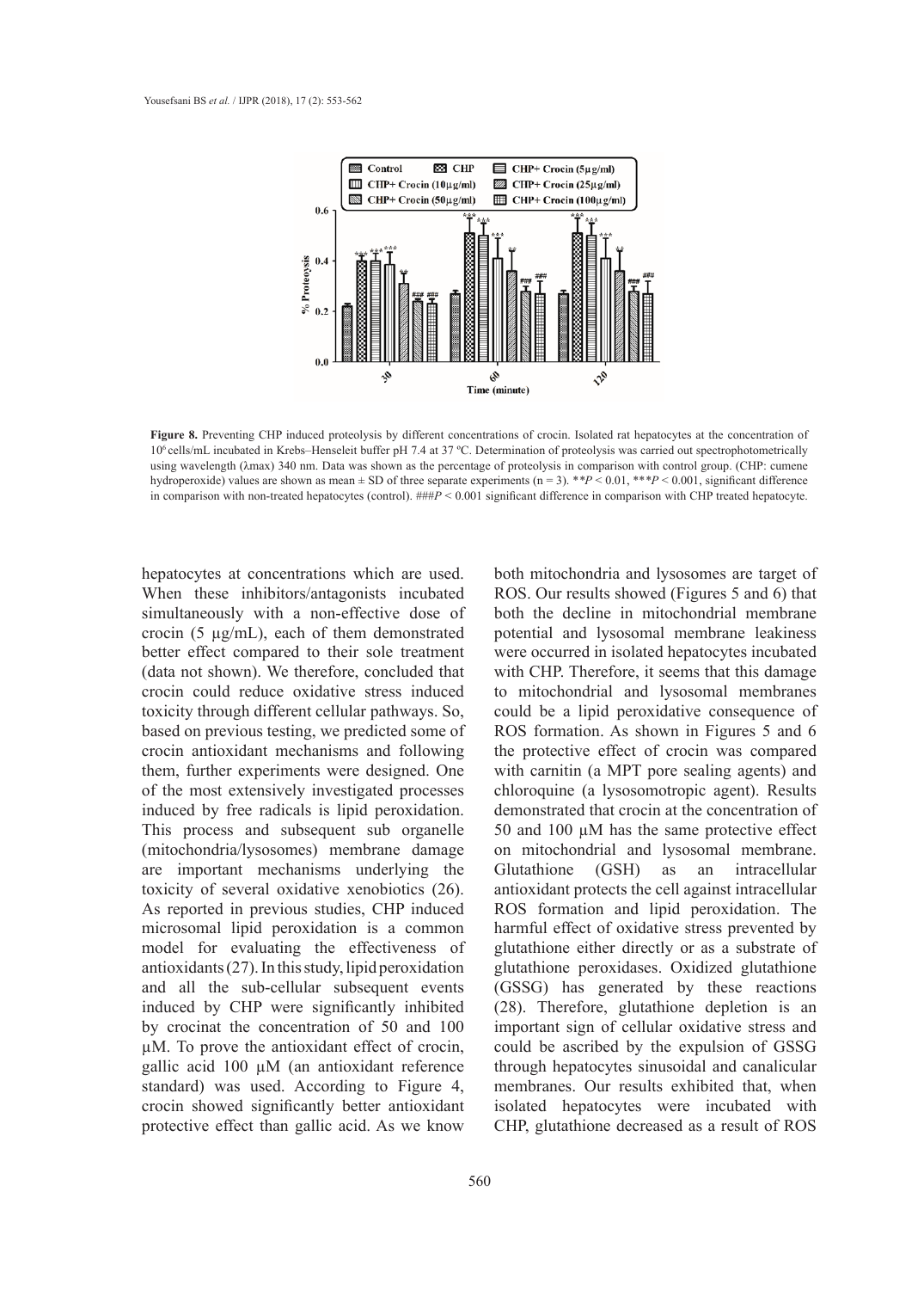formation and lipid peroxidation. Oxidative stress cytotoxicity has been increased because of glutathione depletion and lysosomal membrane leakage (15). In Our study crocin at the concentrations of 50 and 100 µg/mL significantly increased the amount of intracellular GSH and decreased the amount of extracellular GSSG. The effects of crocin on cellular GSH may be attributed to its direct antioxidative effects or intensifying biosynthesis of GSH (29). In all of our results there is no significant deference between protective effect of crocin (50 and 100 µg/mL) and gallic acid. Protein degradation and proteolysis occures as another result of ROS formation and lysosomal membrane damage induced by CHP. Crocin at the concentration of 50 and 100 µg/mL by maitaining lysosomal membran stability prevented protolysis almost as same as gallic acid. It is proven that both corruption of mitochondrial membrane potential and cytochrome c release are the important indicators of cell apoptosis and also important endpoints for the determination of mitochondrial dysfunction (30). Our results showed that CHP caused significant expulsion of cytochrome c from mitochondria. Moreover, crocin (50 and 100 µM) pretreatment completely blocked the CHP-induced release of cytochrome c from the mitochondria which supports the hypothesis that the apoptosis induction via CHP is due to an oxidative stress and depends on the opening of the MPT pore.

# **Conclusion**

Based on the above findings, crocin is a potent antioxidant that has the ability to decrease lipid peroxidation, mitochondrial, and lysosomal membrane damages similar to protective agents (*e.g.* gallic acid, carnitine, and clorquine). It can also increase the intracellular antioxidant (GSH) and decrease extracellular reduced and oxidized glutathione. Protein degradation was also reduced by crocin. Therefore, we conclude that the hepatoprotective effects of crocin is not only through an antioxidant effect, but also other mechanisms were involved. So, it seems that pretreatment by crocin could certainly prevent hepatotoxicity, but further studies are required for human consumption.

### **Acknowledgement**

The authors are thankful to the Vice Chancellor of Research, Mashhad University of Medical Sciences for financial support. The results described in this paper are part of a PhD thesis.

#### **References**

- Razavi BM and Hosseinzadeh H. Saffron as an antidote (1) or a protective agent against natural or chemical toxicities. *DARU J. Pharm. Sci.* (2015) 23: 31.
- (2) Mehri S, Abnous K, Mousavi SH, Shariaty VM and Hosseinzadeh H. Neuroprotective effect of crocin on acrylamide-induced cytotoxicity in PC12 cells. *Cell. Mol. Neurobiol.* (2012) 32: 227-35.
- Lee IA, Lee JH, Baek NI and Kim DH. (3) Antihyperlipidemic effect of crocin isolated from the fructus of Gardenia jasminoides and its metabolite Crocetin. *Biol. Pharm. Bull.* (2005) 28: 2106-10.
- $(4)$  Hosseinzadeh H, Ziaee T and Sadeghi A. The effect of saffron, *Crocus sativus* stigma, extract and its constituents, safranal and crocin on sexual behaviors in normal male rats. *Phytomedicine* (2008) 15: 491-5.
- Jalili C, Tabatabaei H, Kakaberiei S, Roshankhah S (5) and Salahshoor MR. Protective role of crocin against nicotine-induced damages on male mice liver. *Int. J. Prev. Med.* (2015) 6: 92.
- (6) Hosseinzadeh H and Younesi HM. Antinociceptive and anti-inflammatory effects of *Crocus sativus* L. stigma and petal extracts in mice. *BMC Pharmacol.* (2002) 2: 7.
- Assimopoulou AN, Sinakos Z and Papageorgiou (7) VP. Radical scavenging activity of *Crocus sativus* L. extract and its bioactive constituents. *Phytother. Res.*  (2005) 19: 997-1000.
- (8) Hosseinzadeh H, Shamsaie F and Mehri S. Antioxidant activity of aqueous and ethanolic extracts of *Crocus sativus* L. stigma and its bioactive constituents, crocin and safranal. *Pharmacogn. Mag.* (2009) 5: 419-24.
- (9) Soeda S, Ochiai T, Shimeno H, Saito H, Abe K, Tanaka H and Shoyama Y. Pharmacological activities of crocin in saffron. *J. Nat. Med.* (2007) 61: 102-11.
- (10) Alavizadeh SH and Hosseinzadeh H. Bioactivity assessment and toxicity of crocin: A comprehensive review. *Food Chem. Toxicol*. (2014) 64: 65-80.
- $(11)$  Jiang JX and Torok NJ. NADPH oxidases in chronic liver diseases. *Adv. Hepatol.* (2014) 2014: 742931.
- Pourahmad J, Mortada Y, Eskandari MR and (12) Shahraki J. Involvement of lysosomal labilisation and lysosomal/mitochondrial cross-talk in diclofenac induced hepatotoxicity. *Iran. J. Pharm. Res.* (2011) 10: 877-87.
- (13) Pourahmad J, Eskandari MR, Shakibaei R and Kamalinejad M. A search for hepatoprotective activity of fruit extract of *Mangifera indica* L. against oxidative